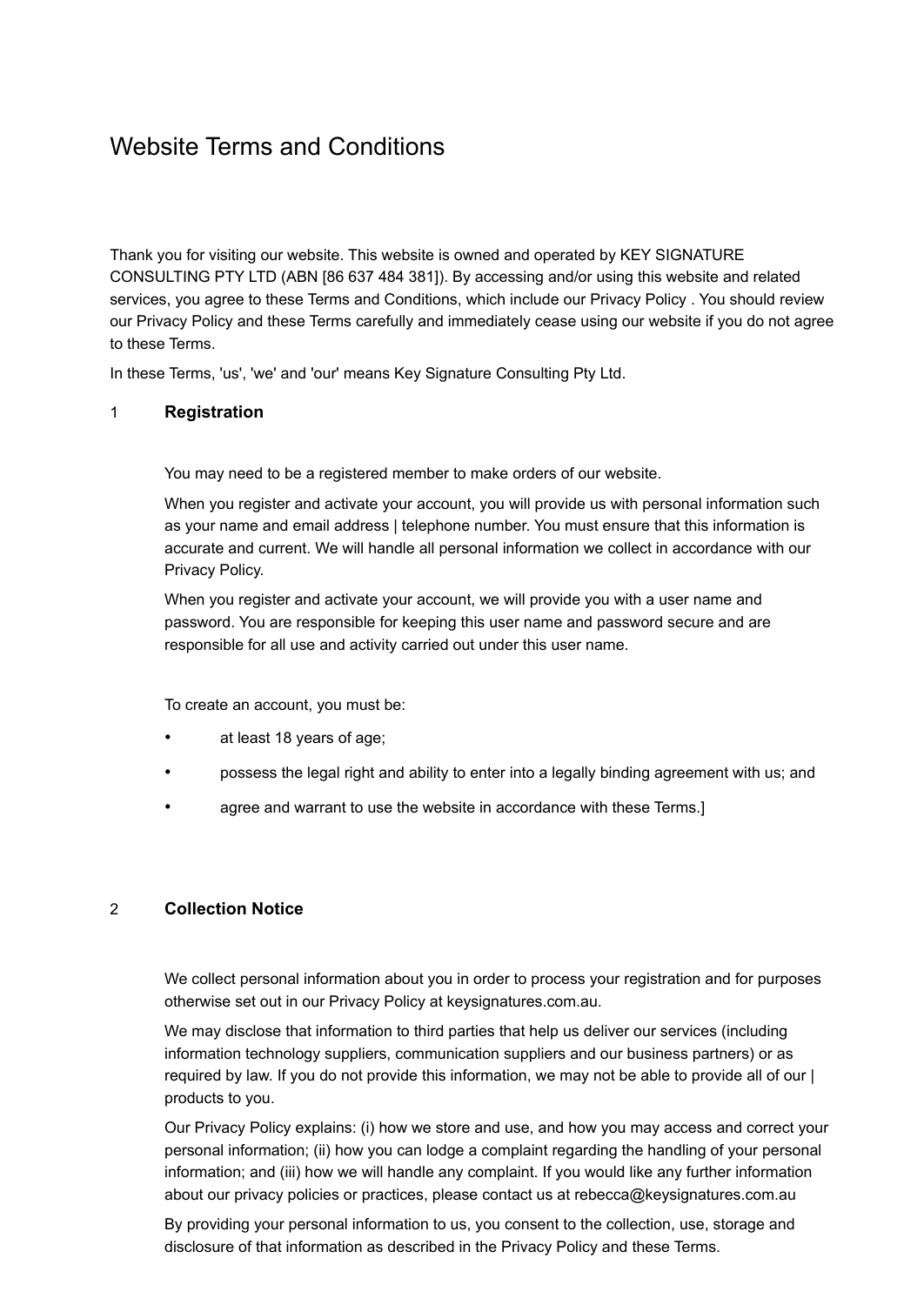# 3 **Accuracy, completeness and timeliness of information**

The information on our website is not comprehensive and is intended to provide a summary of the subject matter covered. While we use all reasonable attempts to ensure the accuracy and completeness of the information on our website, to the extent permitted by law, including the Australian Consumer Law, we make no warranty regarding the information on this website. You should monitor any changes to the information contained on this website.

We are not liable to you or anyone else if interference with or damage to your computer systems occurs in connection with the use of this website or a linked website. You must take your own precautions to ensure that whatever you select for your use from our website is free of viruses or anything else (such as worms or Trojan horses) that may interfere with or damage the operations of your computer systems.

We may, from time to time and without notice, change or add to the website (including the Terms) or the information, products or services described in it. However, we do not undertake to keep the website updated. We are not liable to you or anyone else if errors occur in the information on the website or if that information is not up-to-date.

### 4 **Linked sites**

Our website may contain links to websites operated by third parties. Those links are provided for convenience and may not remain current or be maintained. Unless expressly stated otherwise, we do not endorse and are not responsible for the content on those linked websites and have no control over or rights in those linked websites.

### 5 **Intellectual property rights**

Unless otherwise indicated, we own or license from third parties all rights, title and interest (including copyright, designs, patents, trademarks and other intellectual property rights) in this website and in all of the material (including all text, graphics, logos, audio and software) made available on this website (*Content*).

Your use of this website and use of and access to any Content does not grant or transfer any rights, title or interest to you in relation to this website or the Content. However we do grant you a licence to access the website and view the Content on the terms and conditions set out in this Agreement and, where applicable, as expressly authorised by us and/or our third party licensors.

Any reproduction or redistribution of this website or the Content is prohibited and may result in civil and criminal penalties. In addition, you must not copy the Content to any other server, location or support for publication, reproduction or distribution is expressly prohibited.

All other use, copying or reproduction of this website, the Content or any part of it is prohibited, except to the extent permitted by law.

## 6 **No commercial use**

This website is for your personal, non-commercial use only. You may not modify, copy, distribute, transmit, display, perform, reproduce, publish, license, commercially exploit, create derivative works from, transfer, or sell any Content, software, products or services contained within this website. You may not use this website, or any of its Content, to further any commercial purpose, including any advertising or advertising revenue generation activity on your own website.